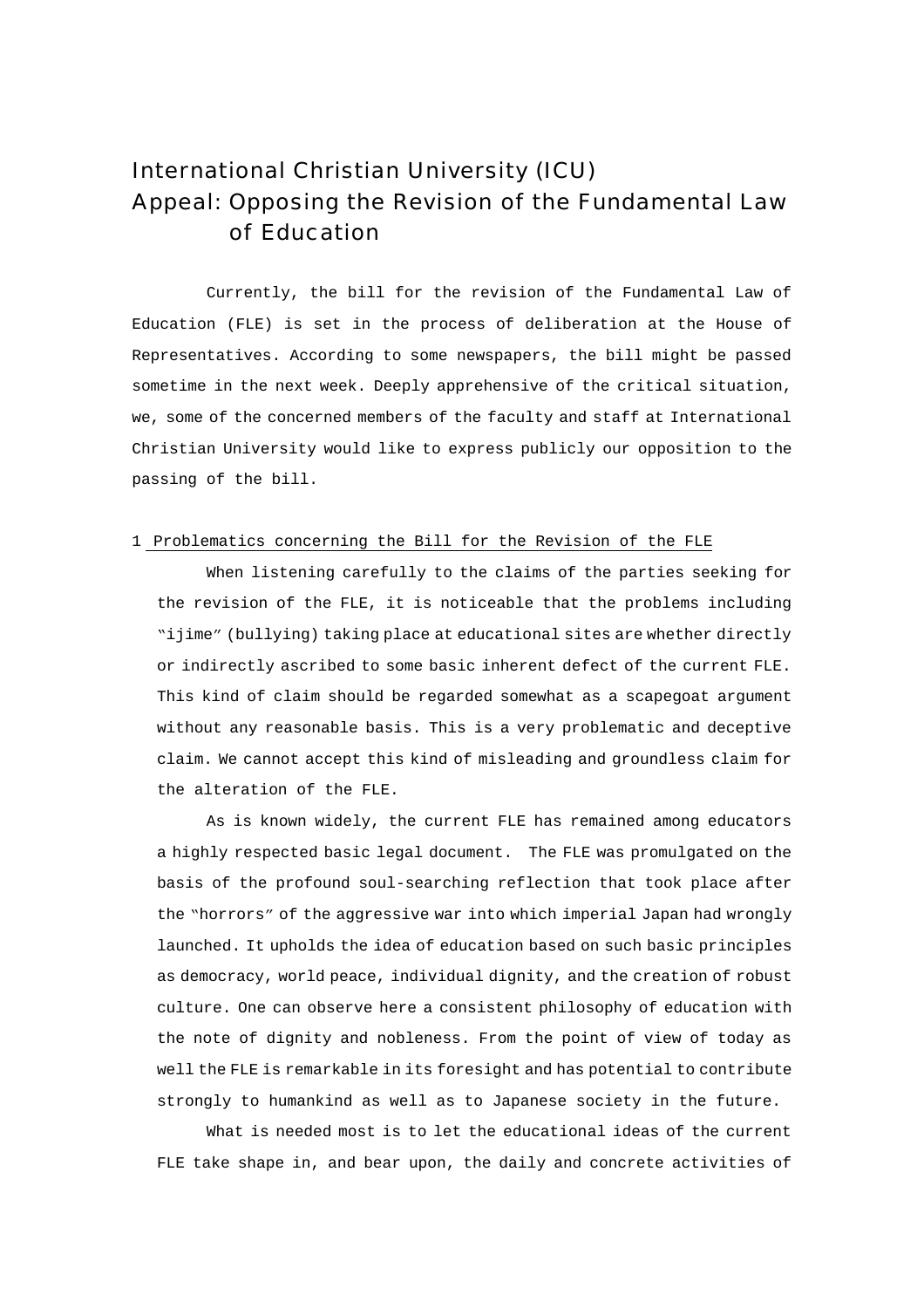education. By so doing it may help rectify not only the distortions brought by the competitive education centered on success in entrance examinations but also the stratified education given to elite pupils and the less elite. What is expected most is to solve the concrete issues of education such as "ijime" and "gakkyu hokai" (class collapse) with patience as creatively as possible. The revision bill under deliberation in the Diet at this moment is all-purposed and ambiguous in its content and obviously a product of political compromises. It is not consistent in its own educational philosophy and it seeks to go back in part to the prewar and mid-war nationalistic sort of education. Thus, the revision bill has many problems both in its form and in its content. One cannot legitimately call it the "Constitution of Education" for Japan in the  $21<sup>st</sup>$  century. We cannot accept this revision bill by any means.

## 2 Some Misgivings for the Intent of the Revision Bill

The revision bill has inherited from the current FLE such important concepts as "a democratic and cultural state," "individual dignity," "peace of the world," considering that this might help the bill pass easily in the Diet. We can also see the strong opinion of the Komeito reflected in this document. We are afraid, however, that the real intent of the revision bill consists in the recovery of patriotic and nationalistic education. According to the revision draft Article 2 (5), the aim of education consists in "respecting our tradition and culture" and in "nurturing an attitude of loving our own country and homeland." We also suspect that the "public spirit"as espoused in the Preamble and Article 2 (3) can be misunderstood and distorted by the sort of patriotic and nationalistic education mentioned above. We are also alarmed by the political intent of the revision bill which sees itself as a step toward and the picket line battle for the revision of the Constitution which is to come.

According to the revision draft Article 16 (Educational Administration), both the central and local government have broad discretionary power to intervene and decide in concrete issues at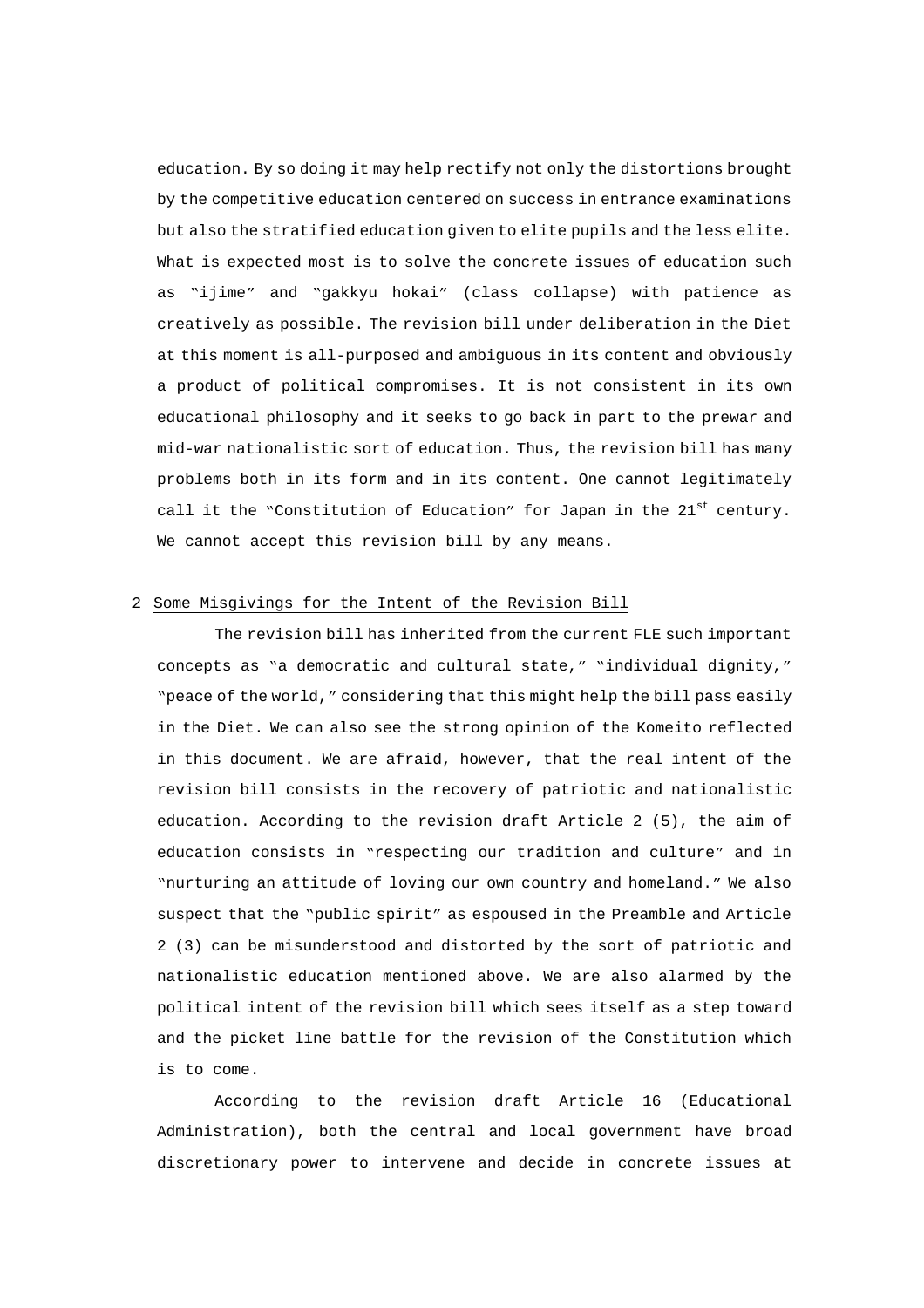educational sites. In the current FLE Article 10 which was based on the Japanese Constitution Article 26 stipulation about "the right for education," the following is stated: "Education shall not be subject to improper control, but shall be directly responsible to the whole people." Here one can recognize the premise that the government both central and local and educational administrators cannot intervene in the "internal matters of education" at educational sites. This premise has been generally upheld and reconfirmed in the judicial judgment since the Sugimoto case at Ienaga Trial. But the real intent of the revision draft, Article 16, is clear; it to negate the above premise and to "deregulate" the management and intervention of the educational administration on the part of the central and local government. We are afraid that if this revision is approved, control over local educational sites by public authorities will increase. For example, the revision will enhance the local government's "improper control" over teachers and pupils concerning the issue of the national anthem and the national flag, so that the dismissal of the disobedient teachers on the matter may be regarded as legal, which will only jeopardize the principles of "the worth of the individual" and "an independent and autonomous spirit," although they are stipulated even in the revision draft, Article 2 (5). (On September 21<sup>st</sup> this year the Local Court of Tokyo regarded the problem of Tokyo Metropolis's imposition of the national anthem and the flag as illegal under the current FLE. But this kind of judgment can much more likely be reversed under the revised FLE.)

Therefore, we, some concerned members of the academic community of International Christian University, would like to express publicly our strong opposition to the revision of the FLA.

November 9<sup>th</sup> 2006

#### Initial Supporters

Hidenori Fujita, Masaki Ina, Mikitoshi Isozaki, Takashi Kibe, Anri